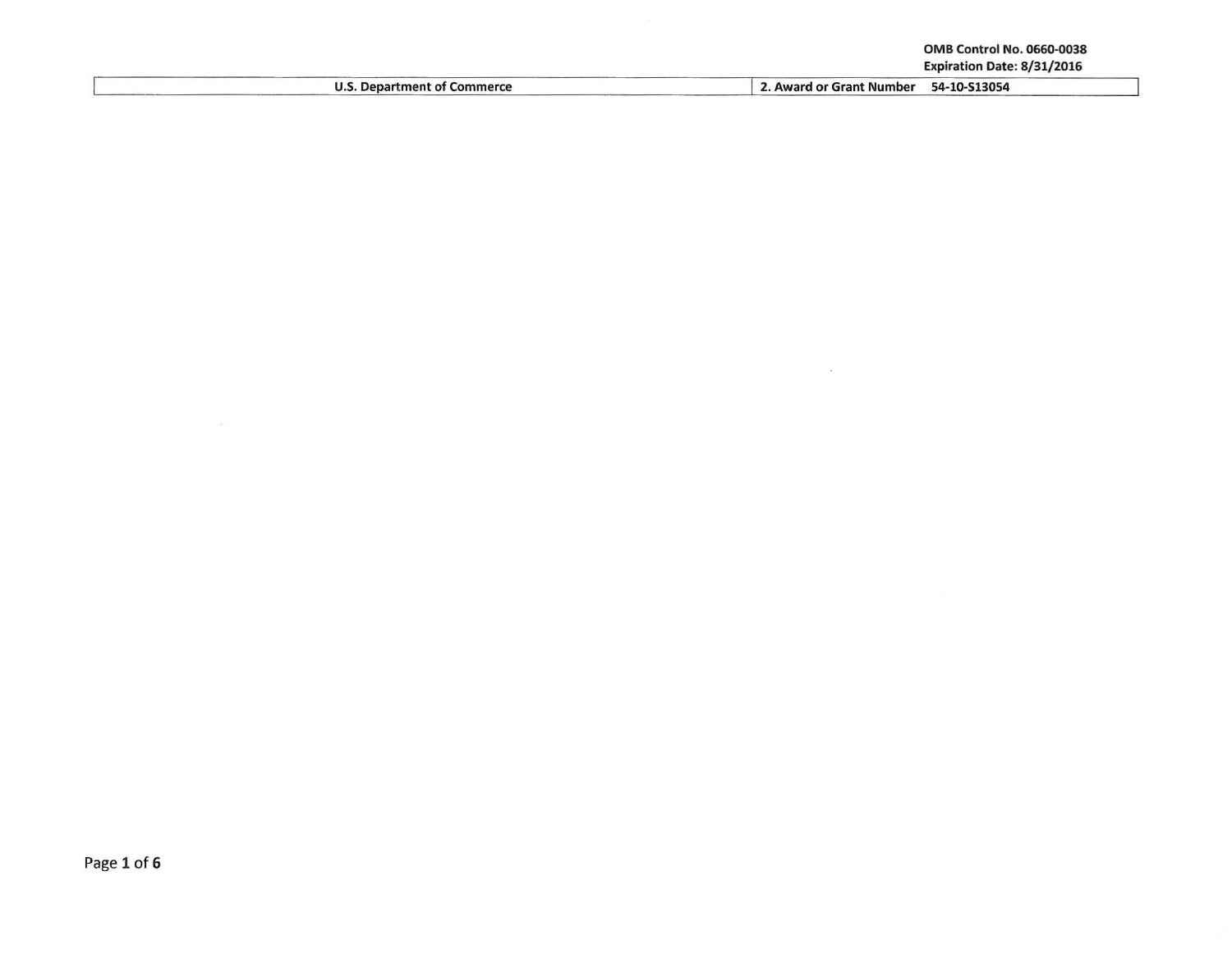|                                                           |                                            |              |                                                                                     |                       |  | 54-10-513054                                 |                                  |  |
|-----------------------------------------------------------|--------------------------------------------|--------------|-------------------------------------------------------------------------------------|-----------------------|--|----------------------------------------------|----------------------------------|--|
| <b>Performance Progress Report</b>                        |                                            |              |                                                                                     |                       |  | 4. EIN                                       |                                  |  |
|                                                           |                                            |              |                                                                                     | 55-6001347            |  |                                              |                                  |  |
| 1. Recipient Name                                         |                                            |              |                                                                                     |                       |  | 03/31/2014<br>6. Report Date                 |                                  |  |
| WV Division of Homeland Security and Emergency Management |                                            |              |                                                                                     |                       |  |                                              |                                  |  |
| <b>3. Street Address</b>                                  |                                            |              |                                                                                     |                       |  | 7. Reporting Period End Date:                |                                  |  |
|                                                           | 1900 Kanawha Blvd., East, Room EB-80       |              |                                                                                     |                       |  | 12/31/2013                                   |                                  |  |
|                                                           | 5. City, State, Zip Code                   |              |                                                                                     |                       |  | 8. Final Report                              | 9. Report Frequency              |  |
|                                                           | Charleston, WV 25305                       |              |                                                                                     |                       |  | □ Yes                                        | X Quarterly                      |  |
|                                                           | 10a. Project/Grant Period                  |              | 10b. End Date:                                                                      |                       |  | X No                                         |                                  |  |
|                                                           | <b>Start Date: 10/01/2013</b>              | 12/31/2013   |                                                                                     |                       |  |                                              |                                  |  |
|                                                           |                                            |              | 11. List the individual projects in your approved Project Plan - First Net Planning |                       |  |                                              |                                  |  |
|                                                           | Project Type (Capacity                     |              | <b>Project Deliverable Quantity</b>                                                 | <b>Total Federal</b>  |  | <b>Total Federal Funding Amount expended</b> | Percent of Total Federal Funding |  |
|                                                           | Building, SCIP Update,                     |              | (Number & Indicator                                                                 | <b>Funding Amount</b> |  | at the end of this reporting period          | Amount expended                  |  |
|                                                           | Outreach, Training etc.)                   |              | Description)                                                                        |                       |  |                                              |                                  |  |
| $\mathbf 1$                                               | <b>Stakeholder Meetings</b>                |              | 76                                                                                  |                       |  |                                              |                                  |  |
|                                                           |                                            |              | $\mathbf{0}$                                                                        |                       |  |                                              |                                  |  |
| $\overline{2}$                                            | <b>Training Sessions</b>                   |              |                                                                                     |                       |  |                                              |                                  |  |
|                                                           | <b>Training Outreach</b>                   |              | 76 w/ Three Meetings                                                                |                       |  |                                              |                                  |  |
|                                                           | Training - Annual conference               |              | $\mathbf{0}$                                                                        |                       |  |                                              |                                  |  |
| 3                                                         | <b>Broadband Conferences</b>               |              |                                                                                     |                       |  |                                              |                                  |  |
| Pre-Award Meeting and<br>Travel                           |                                            | $\Omega$     |                                                                                     |                       |  |                                              |                                  |  |
|                                                           | National and Regional Policy               |              | $\overline{4}$                                                                      |                       |  |                                              |                                  |  |
|                                                           | Support                                    |              |                                                                                     |                       |  |                                              |                                  |  |
| <b>SIEC Members Annual</b><br>Conference                  |                                            | $\mathbf 0$  |                                                                                     |                       |  |                                              |                                  |  |
| 4                                                         | <b>Staff Hires (FTE)</b>                   |              | $\mathbf{0}$                                                                        |                       |  |                                              |                                  |  |
|                                                           | <b>SWIC</b>                                |              | $\mathbf 0$                                                                         |                       |  |                                              |                                  |  |
| <b>Technical Support Advisor</b>                          |                                            |              |                                                                                     |                       |  |                                              |                                  |  |
| <b>GIS Analyst</b>                                        |                                            | $\mathbf 0$  |                                                                                     |                       |  |                                              |                                  |  |
|                                                           |                                            |              |                                                                                     |                       |  |                                              |                                  |  |
| 5                                                         | <b>Contract Executions</b>                 |              | $\mathbf{0}$                                                                        |                       |  |                                              |                                  |  |
|                                                           | <b>Legal Services</b>                      |              | $\mathbf 0$                                                                         |                       |  |                                              |                                  |  |
|                                                           | SWIC                                       |              | $\mathbf{0}$                                                                        |                       |  |                                              |                                  |  |
|                                                           | Program Manager                            |              | $\Omega$                                                                            |                       |  |                                              |                                  |  |
|                                                           | <b>Support Assistant</b>                   |              | $\pmb{0}$                                                                           |                       |  |                                              |                                  |  |
|                                                           | <b>Outreach and Training</b><br>Specialist |              | $\mathbf 0$                                                                         |                       |  |                                              |                                  |  |
| Grants/SCIP Specialist                                    |                                            | $\mathbf{0}$ |                                                                                     |                       |  |                                              |                                  |  |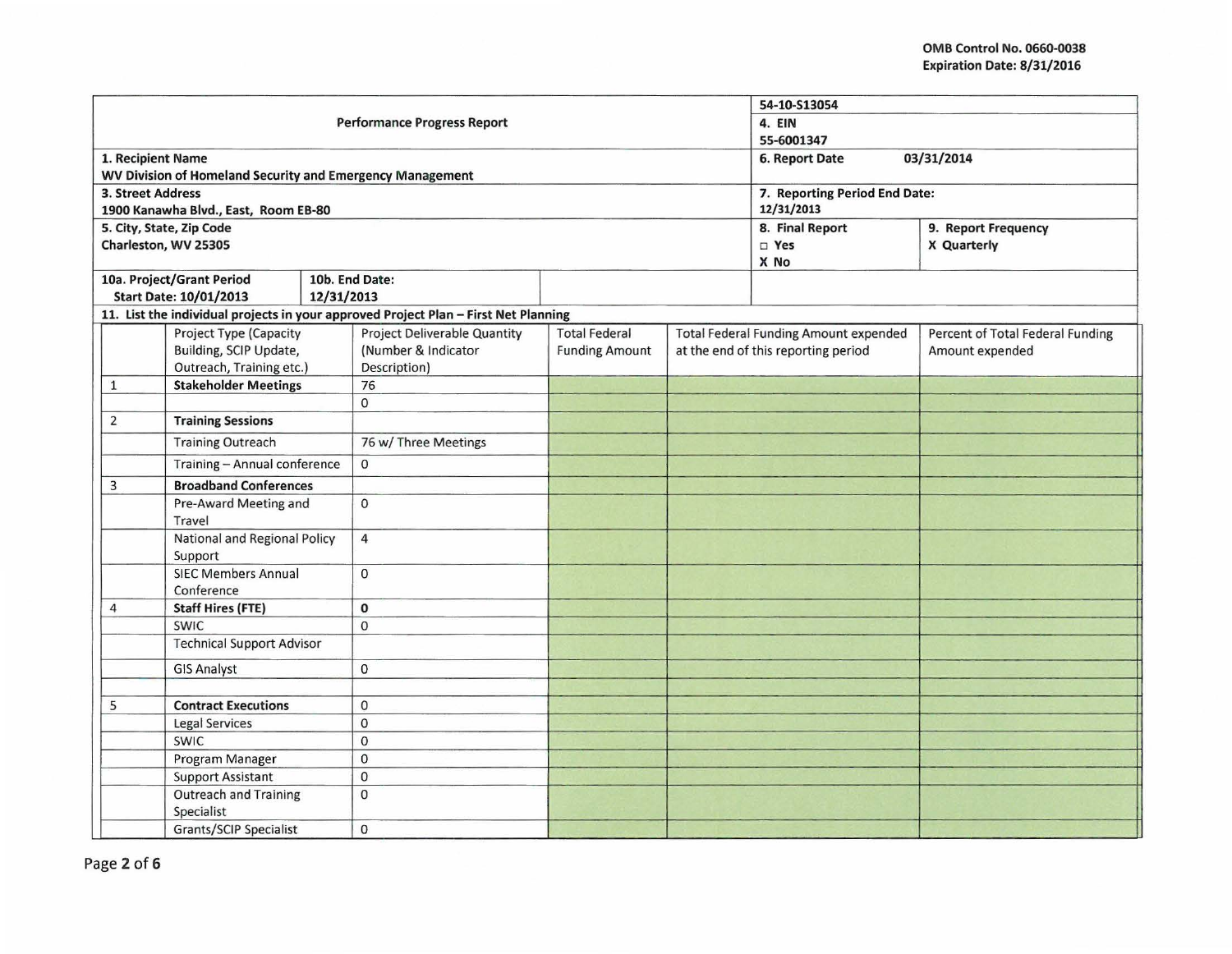|                    | Regional ;Outreach Federal        | $\Omega$                                                                                                                                                                                                            |                                                                                                                                                                                 |  |
|--------------------|-----------------------------------|---------------------------------------------------------------------------------------------------------------------------------------------------------------------------------------------------------------------|---------------------------------------------------------------------------------------------------------------------------------------------------------------------------------|--|
|                    | <b>Broadband SME</b>              | $\mathbf{0}$                                                                                                                                                                                                        |                                                                                                                                                                                 |  |
| $6\phantom{1}6$    | <b>Statutory or Regulatory</b>    |                                                                                                                                                                                                                     |                                                                                                                                                                                 |  |
|                    | <b>Changes</b>                    |                                                                                                                                                                                                                     |                                                                                                                                                                                 |  |
| $\overline{7}$     | <b>Marketing and Publications</b> |                                                                                                                                                                                                                     |                                                                                                                                                                                 |  |
|                    | <b>Informational Materials</b>    | 150 color copies                                                                                                                                                                                                    |                                                                                                                                                                                 |  |
|                    |                                   | Outreach PowerPoint and<br>handouts                                                                                                                                                                                 |                                                                                                                                                                                 |  |
| 8                  | <b>Governance Meetings</b>        | $\mathbf{1}$                                                                                                                                                                                                        |                                                                                                                                                                                 |  |
|                    | <b>SIEC Group Meetings</b>        | 3 with 76 attendees                                                                                                                                                                                                 |                                                                                                                                                                                 |  |
|                    |                                   |                                                                                                                                                                                                                     |                                                                                                                                                                                 |  |
|                    |                                   |                                                                                                                                                                                                                     |                                                                                                                                                                                 |  |
|                    |                                   |                                                                                                                                                                                                                     |                                                                                                                                                                                 |  |
|                    |                                   |                                                                                                                                                                                                                     |                                                                                                                                                                                 |  |
|                    |                                   |                                                                                                                                                                                                                     |                                                                                                                                                                                 |  |
|                    |                                   |                                                                                                                                                                                                                     |                                                                                                                                                                                 |  |
|                    |                                   |                                                                                                                                                                                                                     |                                                                                                                                                                                 |  |
|                    |                                   |                                                                                                                                                                                                                     |                                                                                                                                                                                 |  |
|                    |                                   |                                                                                                                                                                                                                     |                                                                                                                                                                                 |  |
|                    |                                   |                                                                                                                                                                                                                     |                                                                                                                                                                                 |  |
|                    |                                   | strategies you have employed; planned major activities for the next quarter; and any additional project milestones or information.<br>National Conference, in Atlanta, SIEC Group Meetings, and Outreach materials. | 11a. Describe your progress meeting each major activity/milestone approved in the Baseline Report for this project; any challenges or obstacles encountered and mitigation      |  |
|                    |                                   |                                                                                                                                                                                                                     | 11b. If the project team anticipates requesting any changes to the approved Baseline Report in the next quarter, describe those below. Note that any substantive changes to the |  |
|                    |                                   | Baseline Report must be approved by the Department of Commerce before implementation.                                                                                                                               |                                                                                                                                                                                 |  |
| Not at this time   |                                   |                                                                                                                                                                                                                     |                                                                                                                                                                                 |  |
|                    |                                   | 11c. Provide any other information that would be useful to NTIA as it assesses this project's progress.                                                                                                             |                                                                                                                                                                                 |  |
|                    |                                   |                                                                                                                                                                                                                     | Additional Expenditures for all travel and other which were incurred during the period of 10/01/13 through 12/31/13 have not been received at this time.                        |  |
| None               |                                   |                                                                                                                                                                                                                     |                                                                                                                                                                                 |  |
|                    |                                   | 11d. Describe any success stories or best practices you have identified. Please be as specific as possible.                                                                                                         |                                                                                                                                                                                 |  |
| None at this time. |                                   |                                                                                                                                                                                                                     |                                                                                                                                                                                 |  |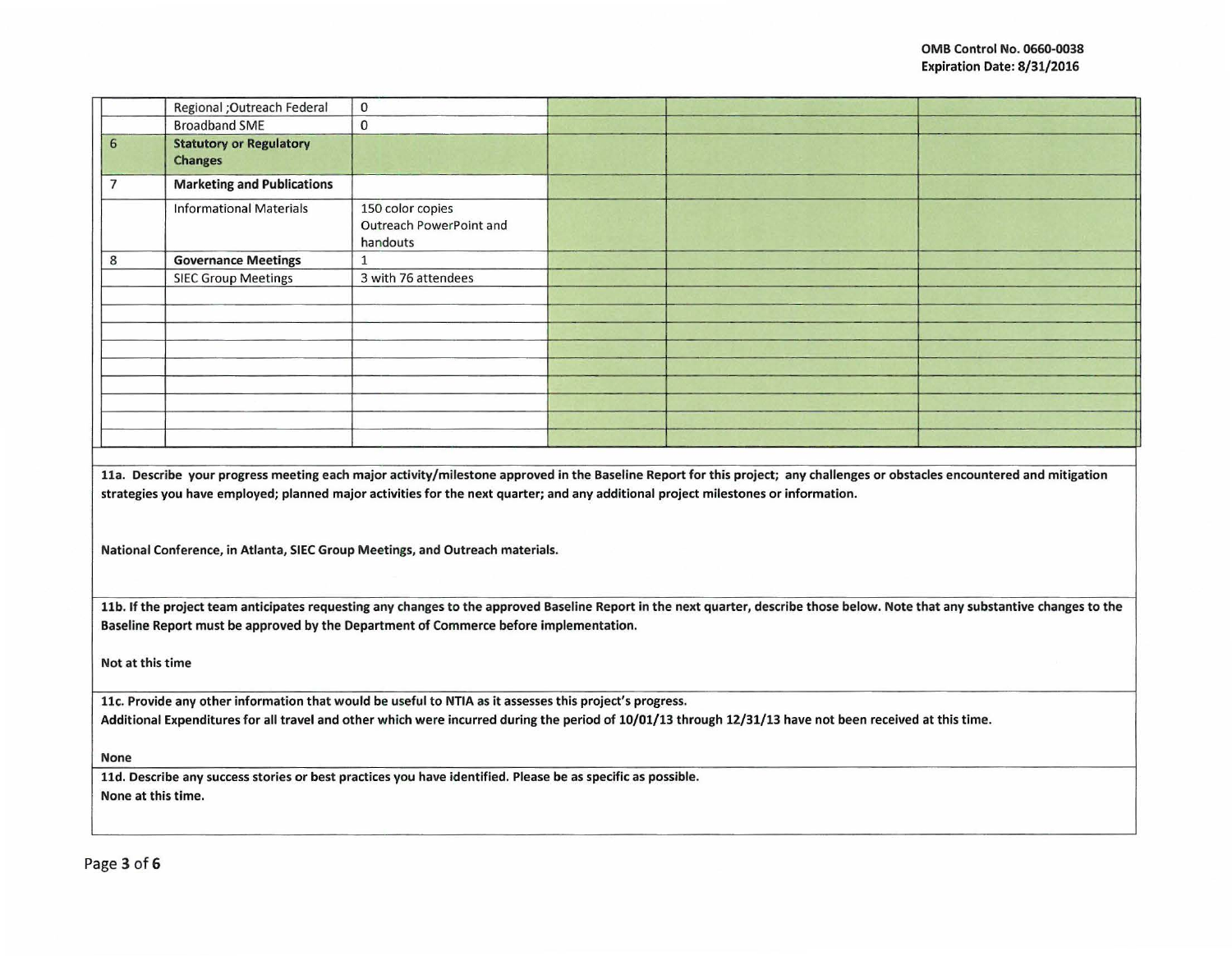## 12. Personnel

12a. If the project is not fully staffed, describe how any lack of staffing may impact the project's time line and when the project will be fully staffed. Lack of staff would have a domino effect. The longer the staff positions were open the bigger the impact on the entire plan.

## 12b. Staffing Table

| <b>Job Title</b>                 | FTE <sub>%</sub> | <b>Project(s) Assigned</b>                                                               | Change |
|----------------------------------|------------------|------------------------------------------------------------------------------------------|--------|
| <b>SWIC</b>                      | 30%              | Supporting activities relating to education of FirstNet; determine needs of regions. etc |        |
| <b>Technical Support Advisor</b> |                  | Technical expertise to broadband initiative and direct support to the SWIC               |        |
| <b>GIS Analyst</b>               |                  |                                                                                          |        |
| Project Manager - Lisa Paxton    | 60%              |                                                                                          |        |
| Project Manager - Tommy Dingess  | 5%               |                                                                                          |        |

Add Row Remove Row

## 13. Subcontracts (Vendors and/or Sub-recipients)

13a. Subcontracts Table -Include all subcontractors. The totals from this table must equal the "Subcontracts Total" in Question 14f.

| Name        | Subcontract Purpose                        | Type             | RFP/RFQ | Contract | Start    | End     | <b>Total Federal</b>   | <b>Total Matching</b>  | <b>Project and % Assigned</b> |
|-------------|--------------------------------------------|------------------|---------|----------|----------|---------|------------------------|------------------------|-------------------------------|
|             |                                            | (Vendor/Subrec.) | Issued  | Executed | Date     | Date    | <b>Funds Allocated</b> | <b>Funds Allocated</b> |                               |
|             |                                            |                  | (Y/N)   | (Y/N)    |          |         |                        |                        |                               |
|             | <b>Legal Services</b>                      | Vendor           | Ν       | N        |          | 9/30/16 | 22,500                 | $\mathbf 0$            | $\mathbf{0}$                  |
|             | <b>SWIC</b>                                | Vendor           | N       | N        | 10/01/15 | 9/30/16 | 52,000                 | $\mathbf{0}$           | $\bf{0}$                      |
| Lisa Paxton | Program Manager                            | Vendor           | Y       | $\vee$   | 9/01/13  | 9/30/16 | 189,000                | $\mathbf{0}$           | 5                             |
|             | <b>Support Assistant</b>                   | Vendor           | N       | N        |          | 9/30/16 | 108,000                | $\mathbf 0$            | $\mathbf 0$                   |
|             | <b>Outreach and Training</b><br>Specialist | Vendor           | N       | N        |          | 9/30/16 | 120,000                | $\mathbf 0$            | $\pmb{0}$                     |
|             | <b>Grants/SCIP Analyst</b>                 | Vendor           | N       | N        |          | 9/30/16 | 12,000                 | $\mathbf 0$            | $\pmb{0}$                     |
|             | <b>Broadband SME</b>                       | Vendor           | N       | N        | 10/01/14 | 9/30/16 | 270,000                | $\mathbf 0$            | $\overline{\mathbf{0}}$       |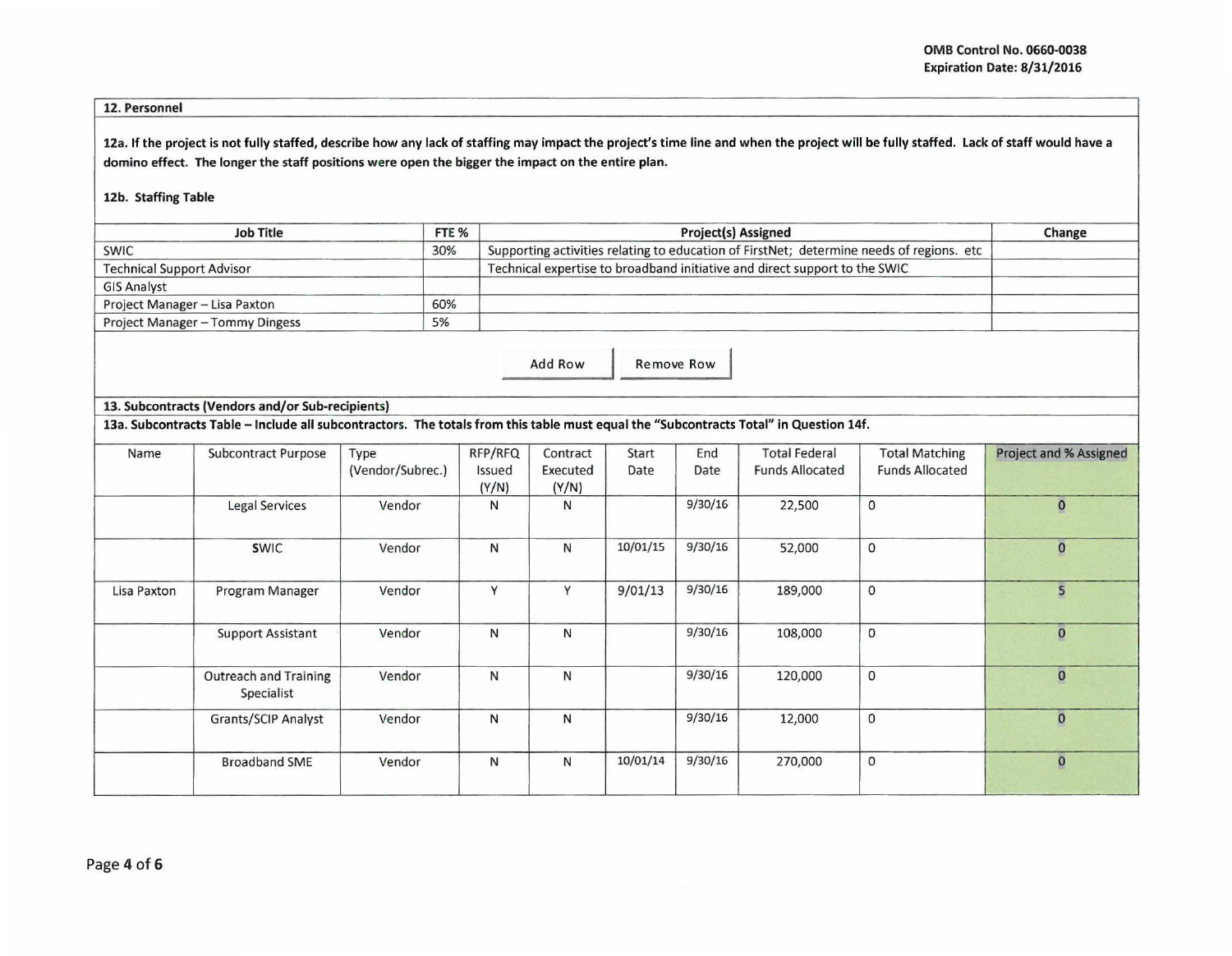| Add Row<br><b>Remove Row</b>                                                                                                                                                                    |                                     |                                       |                            |                                      |                                                                                                                                                                                      |                          |  |
|-------------------------------------------------------------------------------------------------------------------------------------------------------------------------------------------------|-------------------------------------|---------------------------------------|----------------------------|--------------------------------------|--------------------------------------------------------------------------------------------------------------------------------------------------------------------------------------|--------------------------|--|
| 13b. Describe any challenges encountered with vendors and/or sub-recipients.                                                                                                                    |                                     |                                       |                            |                                      |                                                                                                                                                                                      |                          |  |
| No changes at this time.                                                                                                                                                                        |                                     |                                       |                            |                                      |                                                                                                                                                                                      |                          |  |
| 14. Budget Worksheet                                                                                                                                                                            |                                     |                                       |                            |                                      |                                                                                                                                                                                      |                          |  |
| Columns 2, 3 and 4 must match your current project budget for the entire award, which is the SF-424A on file.<br>Only list matching funds that the Department of Commerce has already approved. |                                     |                                       |                            |                                      |                                                                                                                                                                                      |                          |  |
| Project Budget Element (1)                                                                                                                                                                      | <b>Federal Funds</b><br>Awarded (2) | <b>Approved Matching</b><br>Funds (3) | <b>Total Budget</b><br>(4) | <b>Federal Funds</b><br>Expended (5) | <b>Approved Matching Funds</b><br>Expended (6)                                                                                                                                       | Total Funds Expended (7) |  |
| a. Personnel Salaries                                                                                                                                                                           | $\mathbf{0}$                        | 237,689                               | 237,689                    | 0                                    | $\Omega$                                                                                                                                                                             | $\mathbf{0}$             |  |
| b. Personnel Fringe Benefits                                                                                                                                                                    | $\mathbf{0}$                        | $\Omega$                              | $\Omega$                   | $\mathbf{0}$                         | $\Omega$                                                                                                                                                                             | $\Omega$                 |  |
| c. Travel                                                                                                                                                                                       | 209,125                             | 11,998                                | 221,123                    | $\mathbf 0$                          | 4,935                                                                                                                                                                                | 4,935                    |  |
| d. Equipment                                                                                                                                                                                    | $\Omega$                            | $\Omega$                              | $\Omega$                   | $\mathbf 0$                          | $\mathbf{0}$                                                                                                                                                                         | $\mathbf{0}$             |  |
| e. Materials/Supplies                                                                                                                                                                           | 10,473                              | 5.400                                 | 15,873                     | 0                                    | $\Omega$                                                                                                                                                                             | $\Omega$                 |  |
| f. Subcontracts Total                                                                                                                                                                           | 803,500                             | 0                                     | 803,500                    | 0                                    | $\mathbf{0}$                                                                                                                                                                         | $\Omega$                 |  |
| g. Other                                                                                                                                                                                        | 98,400                              | 25,920                                | 124,320                    | 0                                    | $\mathbf{0}$                                                                                                                                                                         | $\mathbf{0}$             |  |
| h. Total Costs                                                                                                                                                                                  | 1,121,498                           | 281,007                               | 1,402,505                  | 0                                    | 4,935                                                                                                                                                                                | 4,935                    |  |
| i. % of Total                                                                                                                                                                                   | 80%                                 | 20%                                   | 100%                       | $\Omega$                             | 100%                                                                                                                                                                                 | 100%                     |  |
|                                                                                                                                                                                                 |                                     |                                       |                            |                                      | 15. Certification: I certify to the best of my knowledge and belief that this report is correct and complete for performance of activities for the purpose(s) set forth in the award |                          |  |
| documents.                                                                                                                                                                                      |                                     |                                       |                            |                                      |                                                                                                                                                                                      |                          |  |
|                                                                                                                                                                                                 |                                     |                                       |                            |                                      |                                                                                                                                                                                      |                          |  |
| 16a. Typed or printed name and title of Authorized Certifying Official                                                                                                                          |                                     |                                       |                            |                                      | 16c. Telephone (area code, number, and extension)                                                                                                                                    |                          |  |
|                                                                                                                                                                                                 |                                     |                                       |                            |                                      |                                                                                                                                                                                      |                          |  |
| Tommy Lee Dingess, Director of Administration, WVDHSEM                                                                                                                                          |                                     |                                       |                            |                                      |                                                                                                                                                                                      |                          |  |
|                                                                                                                                                                                                 |                                     |                                       |                            |                                      |                                                                                                                                                                                      |                          |  |
|                                                                                                                                                                                                 |                                     |                                       |                            | 304/558-5380                         |                                                                                                                                                                                      |                          |  |
|                                                                                                                                                                                                 |                                     |                                       | 16d. Email Address         |                                      |                                                                                                                                                                                      |                          |  |
|                                                                                                                                                                                                 |                                     |                                       |                            |                                      |                                                                                                                                                                                      |                          |  |
|                                                                                                                                                                                                 |                                     |                                       | Tommy.l.dingess@wv.gov     |                                      |                                                                                                                                                                                      |                          |  |
|                                                                                                                                                                                                 |                                     |                                       |                            |                                      |                                                                                                                                                                                      |                          |  |
| 16b. Signature of Authorized Certifying Official<br>16e. Date Report Submitted (month, day, year)                                                                                               |                                     |                                       |                            |                                      |                                                                                                                                                                                      |                          |  |
| 05/30/2014                                                                                                                                                                                      |                                     |                                       |                            |                                      |                                                                                                                                                                                      |                          |  |
|                                                                                                                                                                                                 |                                     |                                       |                            |                                      |                                                                                                                                                                                      |                          |  |